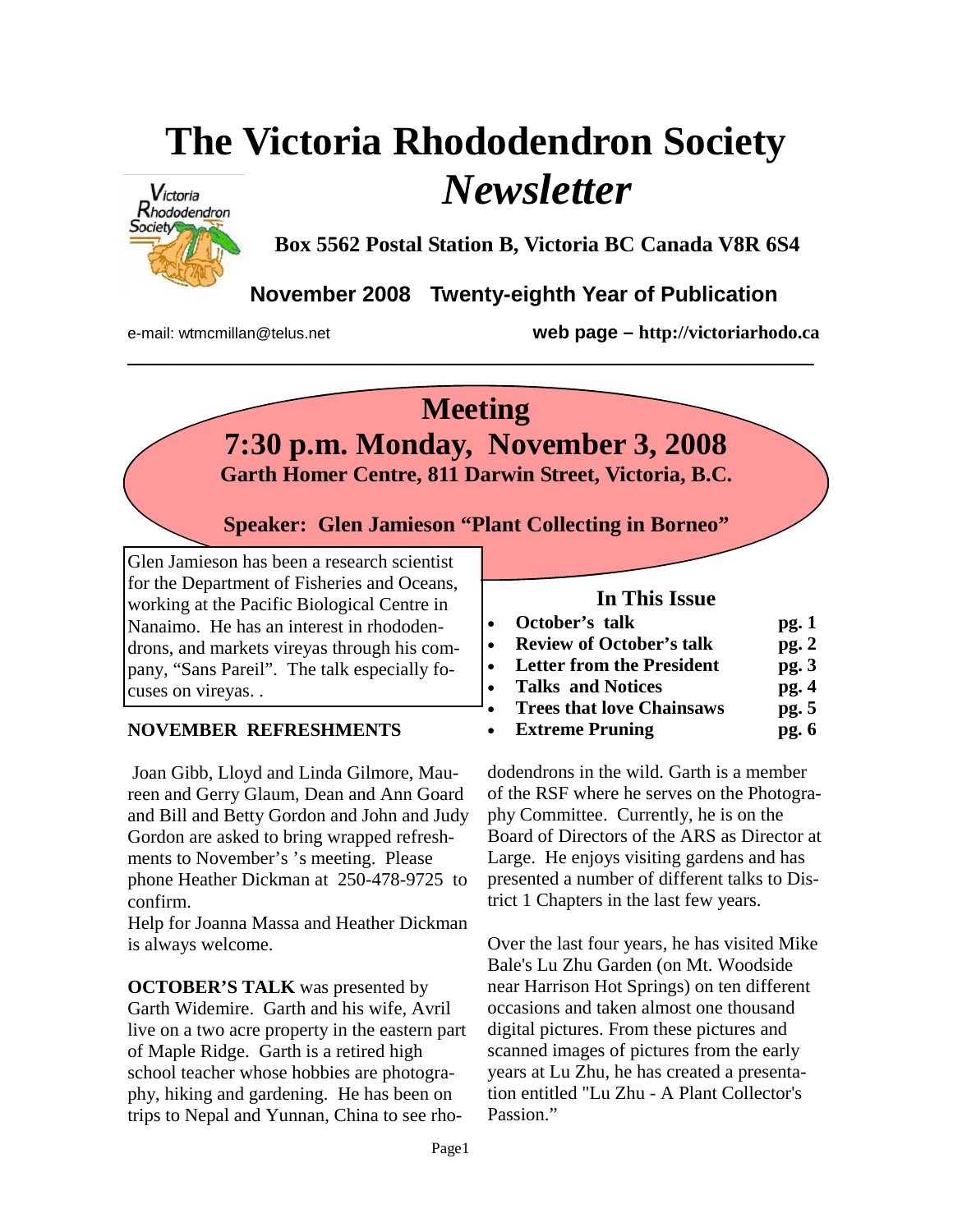#### **REVIEW OF OCTOBER'S TALK**  By Theresa McMillan

Garth Widemire has visited Mike Bale's garden, "Lu Zhu" (morning mist) ten times in the last four years, taking hundreds of pictures of the rhododendrons and other plants and vistas of the garden.

In 1976, Mike Bale bought 25 acres of land overlooking Mount Cheam and the Fraser Valley. Then in 1989, he discovered what he wanted to do with the land when he attended the ARS Convention in Victoria. He admired gardens such as the one at Abkhazi.

He had part of his site cleared in 1992. It was perfect, a mountain slope often bathed in mist and rain. He began planting rhododendrons.

Garth's presentation of the beautiful rhododendron blooms at Lu Zhu was set to music. The colour of the flowers and health of leaves of the plants were remarkable. Vistas of the garden showed rock faces, a waterwheel, a bridge, and large stones artistically arranged, as well as views of Mount Cheam and the wooded valley below. Garth had taken several pictures of plants such as "Apricot Fantasy", showing how differing conditions affected the leaves and blooms.

It was wonderful for me to see a picture of "Lady Chamberlain", a Cinnabarinum hybrid we lost years ago to powdery mildew, looking its exquisite best in Lu Zhu's moist conditions.

Garth also included several pictures taken by Mary Berg, showing the garden in its early days. Bare ground and small rhododendrons were everywhere, and the forest surrounding the garden and views of the mountain and valley were easily seen. Only 16 years later, as Garth's pictures show, the plants have grown so much that

| <b>VRS Board</b>             |              |  |
|------------------------------|--------------|--|
| President:                   |              |  |
| <b>Margaret deWeese</b>      | 250-748-0538 |  |
| mdeweese@shaw.ca             |              |  |
| <b>Past President</b>        |              |  |
| <b>Bill McMillan</b>         | 250-478-3515 |  |
| wtmcmillan@telus.net         |              |  |
| 1st Vice President:          |              |  |
| <b>Jacqueline Bradbury</b>   | 250-389-1379 |  |
| jacqbradbury@shaw.ca         |              |  |
| 2nd Vice President:          |              |  |
| <b>Karen Morrison</b>        | 250-477-8281 |  |
| bkmorrison@shaw.ca           |              |  |
| Treasurer:                   |              |  |
| <b>Ann Widdowson</b>         | 250-479-9167 |  |
| awiddowson@shaw.ca           |              |  |
| Secretary:                   |              |  |
| <b>Theresa McMillan</b>      | 250-478-3515 |  |
| wtmcmillan@telus.net         |              |  |
| Members-at-Large:            |              |  |
| <b>Lois Blackmore</b>        | 250-478-6615 |  |
| loisb@shaw.ca                |              |  |
| <b>Dick Pitfield</b>         | 250-592-4261 |  |
| rpitfield@telus.net          |              |  |
| <b>Arthur Ralfs</b>          | 250-479-2629 |  |
| acralfs@shaw.ca              |              |  |
| <b>Gareth Shearman</b>       |              |  |
| Shearman@victoria.bc.ca      | 250-385-4302 |  |
| <b>Newsletter Committee:</b> |              |  |
| Theresa McMillan             | 250-478-3515 |  |
| Joyce Whittle                | 250-656-7313 |  |
| Peggy Pitfield               | 250-592-4261 |  |
| <b>Bill McMillan</b>         | 250-478-3515 |  |
| Website                      |              |  |
| <b>Arthur Ralfs</b>          | 250-479-2629 |  |
| <b>Bill McMillan</b>         | 250-478-3515 |  |
| <b>Calvin Parsons</b>        | 250-385-1970 |  |

some vistas have been lost.

However, many viewers would think that being surrounded by rhododendron blossoms in white, many shades of pink, orange, yellow, mauve, and red is delightful.

The VRS members and visitors on a dark, cool, rainy October night were reminded as we looked at Garth's pictures and listened to the music why we have become "Rhodoholics".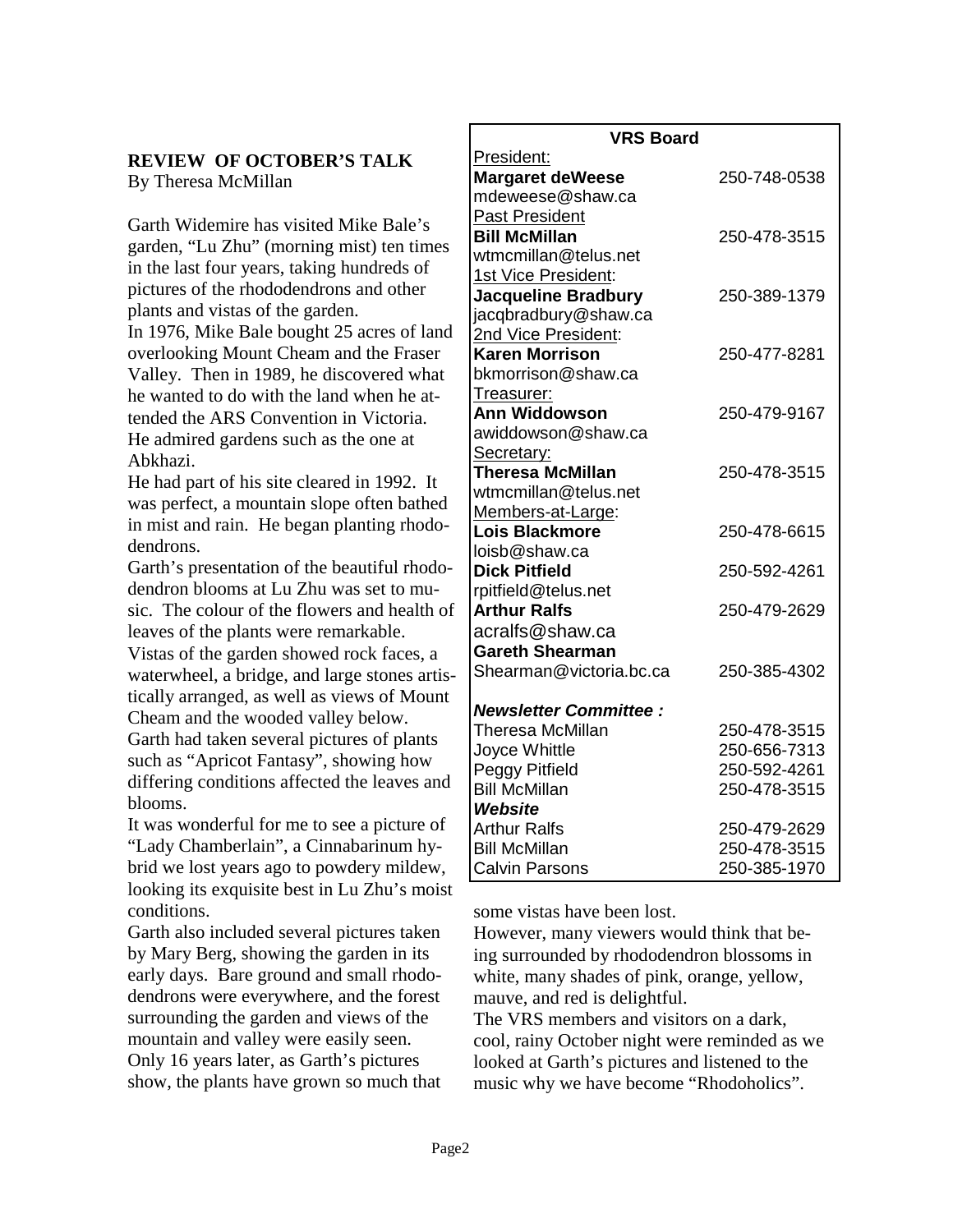#### Dear Fellow ARS Members,

My letter to you is long overdue since taking on the duties of President at the Annual Meeting in March. And so I would like to begin. The organization that you have created is a good one. Since its inception some twentynine years ago the Victoria Rhododendron Society has shown leadership and financial acumen. It has interesting and well attended lectures, but most of all it is an inclusive and friendly atmosphere for rhodo enthusiasts to meet once a month to share friendship and advice. As well, there is a dedicated Propagation Group under Ken Webb's leadership (the group is headed out to Tofino as I write). The other valuable service which is provided both for ourselves and the general public, is our Annual Show and Sale. When I first attended the Show Norma Buckley and Judy Gordon were co-chairs. I was astonished by the beauty and the organization to detail which was on display at the Cadboro Bay United Church. I had been asked to judge and so I had not been involved with the frenetic set up the Friday before. I arrived to the smell of Betty Kennedy's fresh muffins, coffee and the sun streaming through the high windows illuminating the colour graded trusses, the species rhodos, the companion plants and the artistic flower arrangements Norma was setting on the tea tables. I can't say I did a great job as a judge, but I was impressed by the efforts put into that day.

Now it is down the road a fair bit and many members have done such a lot of work that perhaps they are too tired to be asked to consider adding an Open Garden Tour to the list of "to do's". There are many newer members who want to take their turn. I know I hung back when the dedicated people did the work, meeting after meeting and I wondered when I might be asked. It took a long time for me to realize that I would not be asked. I needed to

say "May I do that?" Some of those people no longer attend and I wonder if I had volunteered earlier, whether they would still be giving their energy to our aging club. I like the idea of an Open Self Guided All Rhododendron Garden Tours for the general public on Saturday May 23 to encourage interest in the genus rhododendron and in our organization. We need new members. The gardens would be volunteered. VRS members would not be charged. No tickets would be sold at the gate nor would they need to be checked as the tickets will be sold at the Annual Show and Sale and in Garden Retail Centers. May 23 is late but many late blooming rhododendrons will be out as well as the wondrous new growth. The purpose of the Garden Tours is to help fund our sellers without whom we would not have a sale and thus little revenue for the club. We could then charge a lesser fee to non-member growers which would encourage growers from north of Victoria to attend, bringing with them a variety of new collections. A second part of the monies (should we do well and Lois and I have every confidence that we will) would be to make a large donation to Glendale Gardens so that in the future we may have a suitable display facility for all the Victoria gardening clubs. I ask for a positive response.

#### Thank you,

#### *Margaret deWeese*, President

**The Victoria Rhododendron Society Newsletter, YOUR NEWSLETTER, is asking for new material, notes, pictures, articles…. Please submit to Theresa McMillan, editor, either by mail, 562 Hallsor Drive, Victoria, B.C. V9C 1L1 OR by email, wtmcmillan@telus.net**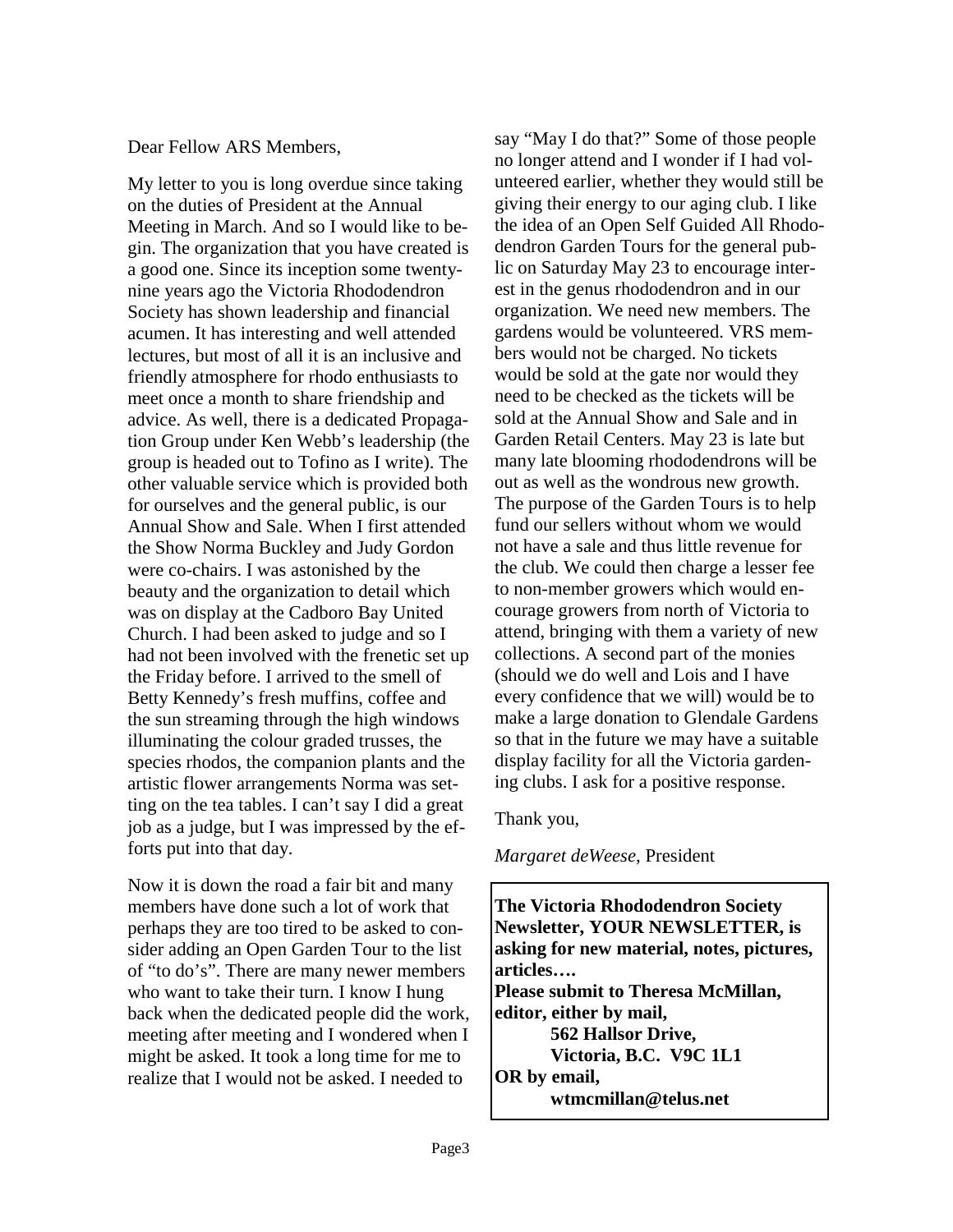#### **A TALK on Nov. 17th, Monday, St. Ann's Academy Auditorium. \$15.**

Tickets are available at all Dig This locations and at Cadboro Bay Books. John Grimshaw will give the Victoria Hardy Plant Group's Elizabeth England Lecture this year. It will be titled 'My Kind of Plants'. You can see from his CV that he grows all sorts. He is a specialist on snowdrops, South African plants and has a new book out about trees.

 I like the fact that he promises to be eclectic and opinionated. I think that is how Eliza-

#### *Join us for an evening with* **Ian Wright UK's National Trust Special Advisor on Phytophthoras**.

The National Trust owns many large gardens throughout Britain and Ian has been front and centre in the Phytophthora issue dealing with destruction of infected gardens as well as national and management actions to deal with the three species of this disease.

The British Government has received a report that unless action is taken, every garden in the UK will have infection within 20 years. Action within the next 5 years is critical to stop the spread of this disease.

Learn about the UK experience directly from this expert as well as what the BC ornamental nursery industry is doing to minimize the risk of this disease moving into gardens of BC. Also included will be an informative review of the biology and life cycle of Phytophthora, the species that is of concern to West Coast Gardens as well as symptoms and effects of

this disease. *Co-presented by: Cowichan Valley Rhododen-*Harry Hickman Building *dron Society* 

#### **Register by October 20th, 2008 to ensure seating.**  Name: Phone: Fax: Email:

beth England would have described herself. Because of his fee and shared travel costs from England please note the ticket price of \$15.

Valerie Murray

#### **Abkhazi Garden is remaining open this fall, Monday to Friday.**

Enjoy a complimentary stroll through the garden or meet a friend for lunch or tea, from 11a.m. - 3p.m.

Our new chef prepares fresh scones, muffins and soup daily with local ingredients.

#### **To register, send this completed form to: Fax**: 604-574-7773 or **by email**: ichang@bclna.com

#### **AGENDA**

**7:00 pm Welcome 7:10 pm** *P. ramorum*  **Biology and Symptoms**  Dave Woodske, Nursery Specialist BC Ministry of Agriculture & Lands **7:25 pm Phytophthora: 'A Wake-Up Call',**  Ian Wright, Special Advisor, National Trust, Britain **8:25 pm BC's Nursery Industry: Taking action against** *P. ramorum*  Hedy Dyck, BCLNA *P. ramorum*  Nursery Certification Manager **8:55 pm Questions and Answers Tuesday October 28, 2008 7:00 PM – 9:15 PM University of Victoria**  Room 105 3800 Finnerty Road Victoria, BC *Generously Sponsored By…*University of Victoria Finnerty Garden, VRS, MARS, Cowichan Rhododendron Society and others.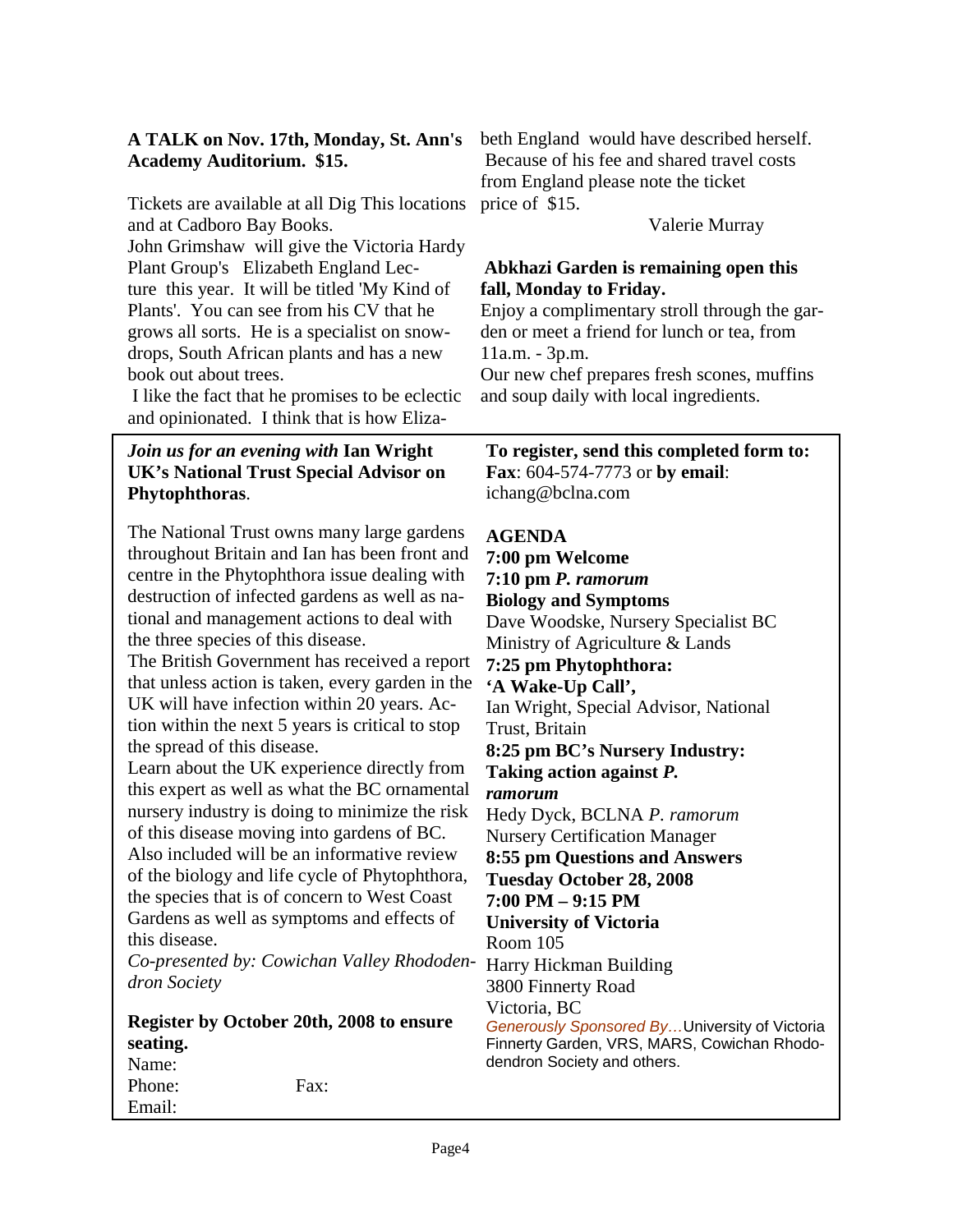#### **Trees That Love Chainsaws**

by **M.J. Harvey** – March, 2001

**Let me set the scene:** Years ago someone, possibly you, planted the cutest little holly bush next to the door, or possibly in front of the window.

**Fast forward to today:** There is a big, black, hulking monster darkening the room, blocking the path and attacking visitors. This holly has the Darth Vader syndrome.

**Usual remedy:** Call in a contractor to cut it down, dig out the stump and haul away the branches. Possible cost: In the hundreds of dollars.

#### **Hatracking**

There is an alternative which you can do yourself with the aid of leather gloves, long loppers and a saw. What you do is to cut off all the branches leaving just stubs from six inches to a few feet sticking out from the main trunk. Then cut off the top of the bush at the height you would like. The result is a leafless horror. You tremble in fear of a visit from the militant Victoria chapter of the SPCP. But do not fear. Holly is one of those plants which have the ability to sprout from old bark. During the next growing season the stubs will sprout healthy shoots covered in leaves and in the second year you will have the perfect downsized tree. Everyone will admire your skill.

Don't believe this? Go to Fred Galle's book Hollies – The Genus Ilex. It is in the library. Open it to colour plates 207- 209. These show in succession an example of an overly large tree; the immediate result of hatracking; and a year later. You'll be surprised. This book is incidentally a wonderful reference published by Timber Press 1997 and sponsored by the Holly society of

America. Borrow it and dip into  $it - it$  is too large to actually 'read'.

For instance did you know that the dried leaves of South American *Ilex paraguayensis* are the yerba mate which is brewed into a tea? Or that in North America aboriginal males would ceremonially drink the tea of *I. vomitoria*, with the bravest one the one who did **not** throw up? Or that the English would boil the bark of English holly to make birdlime which was a great benefit since it enabled poor people who could not possess a shotgun to have a nice sparrow pie? (For recipes see Calvin W. Schwabe – Unmentionable Cuisine, p 245) So what else bark sprouts? Think Australia – a dry continent dominated by Eucalyptus trees. The several hundred species of Eucalyptus are mostly adapted to bush fires which race through the groves. Being full of terpenes the leaves burn off spectacularly but after a fire the charred branches rapidly sprout new shoots.

Several gum trees, as they are called, will grow vigorously in open, dry sites in Victoria. The best species are the snow gums, *E. pauciflora* ssp *niphophila* and ssp *debeuzevillei* (Jounama snow gum). These have glorious grey-white trunks with the bark shed in irregular patches. Another favourite is the silver dollar *E. perriniana* with its circular juvenile leaves clasping the stems. They are favourites for flower arrangements. Never plant *E. gunii*. The bark is dull and shaggy without the decorative appearance of the snow gums. Mine grew to 20 feet in 9 years from a 12 inch seedling before I made fire logs from it.

It was Ted Irving who looked at my little gum and suggested I cut it off at ten feet. I was rather surprised it had grown at all and thought he was crazy to suggest topping it. Then the Horticulture Centre of the Pacific lopped off their huge snow gum in a most brutal fashion. It was crudely devastated. But by the end

*(Continued on page 6)*